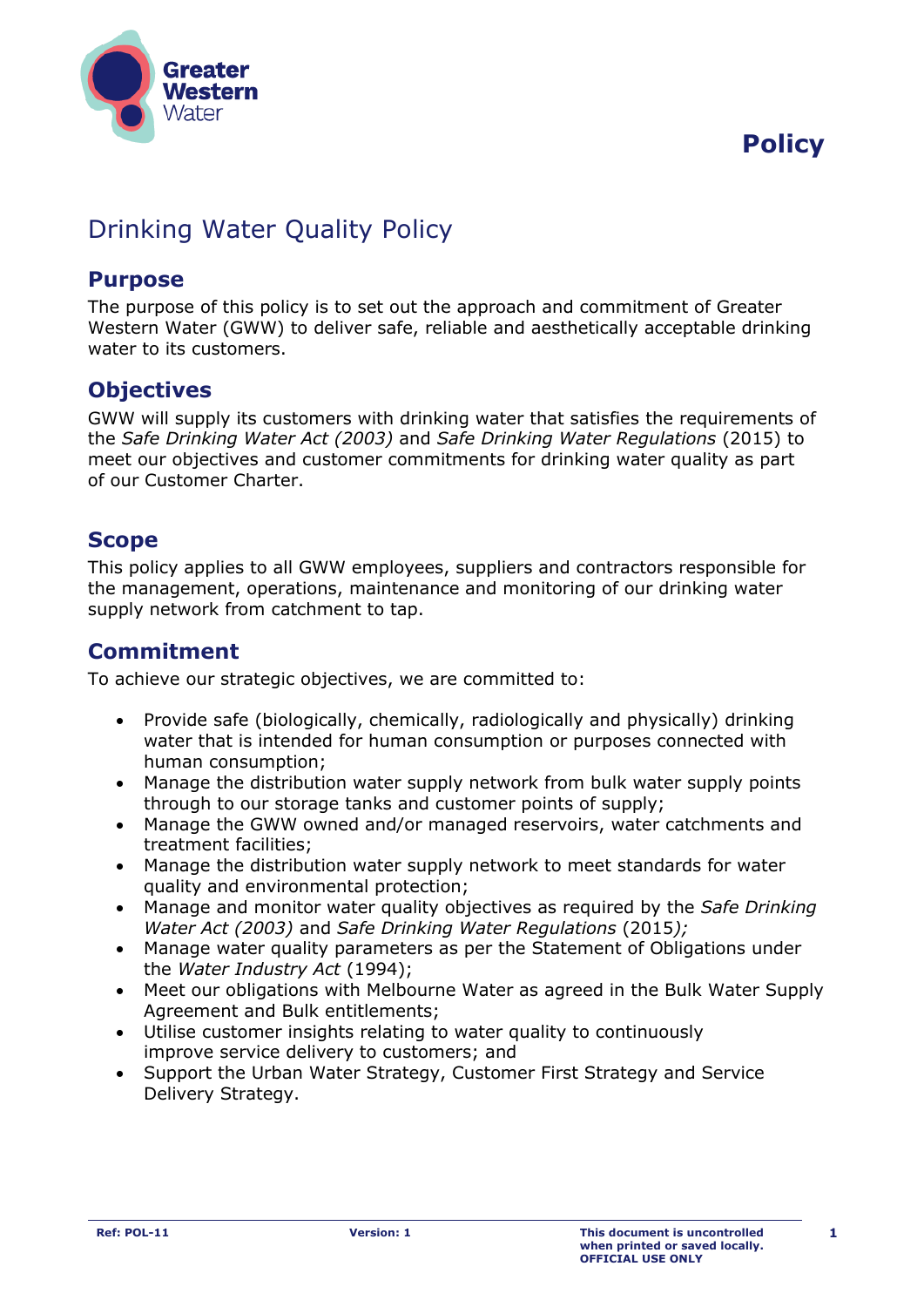

## **Strategy/implementation**

To implement this Policy, GWW will, in partnership with stakeholders and relevant agencies:

- Adopt and implement all the principles outlined in the Australian Drinking Water Guidelines (2011) and meet the requirements of Victoria's *Safe Drinking Water Act (2003)* and subsequent regulations, both of which define processes for managing and providing safe drinking water;
- Support State Government policy regarding the introduction of fluoridation to all water supplies (fluoridation of water will be maintained to all areas supplied from the Melbourne Water entitlement and intermittent fluoridated areas will be appropriately managed);
- Purchase bulk water from reliable supplier(s), sustainably harvesting storage and distribution, put systems in place that monitor the quality of this supply and use accredited laboratories to monitor drinking water quality;
- Implement and maintain a certified quality assurance system to manage the quality of water delivered to customers to provide a catchment to tap multi barrier approach, consistent with the Australian Drinking Water Guidelines (2011) to effectively manage risks to drinking water quality and in line with international best practice;
- Maintain drinking water quality expertise and capabilities;
- Establish regular water quality monitoring programs, publish the results of its drinking water quality monitoring program and respond to customer enquiries on drinking water quality in a timely manner;
- Maintain an incident response and emergency management system to respond to water quality incidents;
- Maintain Class A water (recycled water) as microbiologically safe to minimise any public health risk from accidental human consumption, noting that recycled water is not provided for nor intended for human consumption;
- Participate in industry forums dealing with drinking water quality and keep abreast of developments in drinking water quality research and management; and
- Continually improve our practices by assessing performance against corporate commitments and stakeholder expectations.

### **Roles and responsibilities**

The Board is responsible for overseeing the implementation of the policy.

The Executive Leadership Team (ELT) is responsible

for incorporating GWW's drinking water quality responsibilities into business planning and operational activities.

The General Managers accountable for the management of drinking water resources, operations and distribution are responsible for directing, reviewing, and reporting upon the implementation of the Drinking Water Quality Policy at GWW.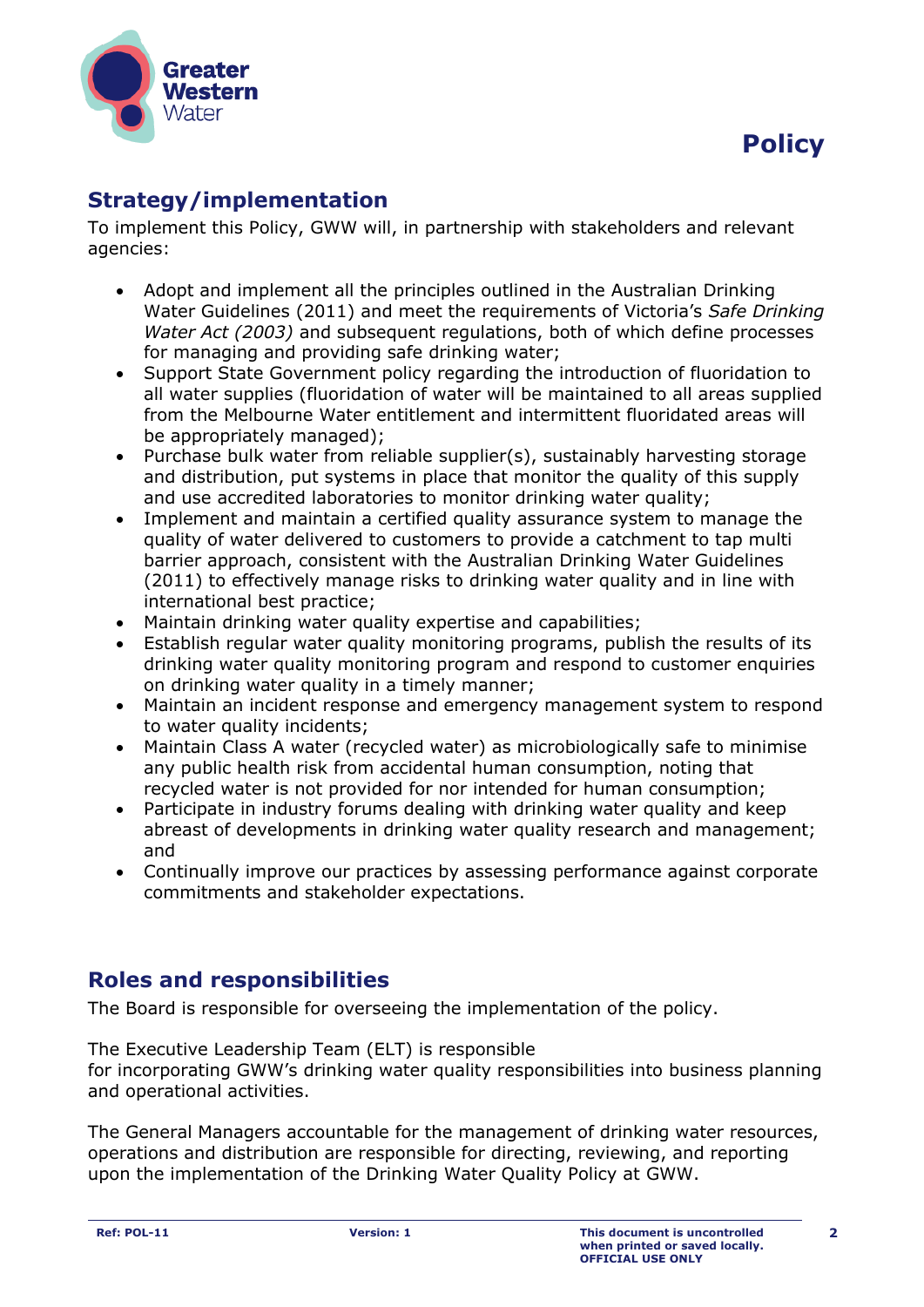



Managers and Team Leaders involved in the supply and monitoring of drinking water are responsible for understanding, implementing, maintaining, and continuously improving the drinking water quality management system.

The Hazard Analysis and Critical Control Point (HACCP) team, made up of GWW staff with core skills and expertise in drinking water management and implementation of HACCP principles, is responsible for maintaining knowledge and technical competence, conducting reviews of drinking water quality hazards analysis, maintaining an internal and external audit program and development of the HACCP Plan.

All employees are responsible for complying with relevant GWW policies, guidelines and processes in a manner that safeguards drinking water.

### **References and related documents**

Risk Management Policy Health and Safety Policy Statement of Obligations Bulk Water Supply Agreement Greater Western Water Customer Charter Greater Western Water Drinking Water Risk Management Plan Water Supply (& Recycled Water) Contamination Contingency Plan and Boil Water Advisory Incident Response Management System Manual *Safe Drinking Water Act 2003* (Vic) Safe Drinking Water Regulations 2015 Australian Drinking Water Guidelines (2011) version 3.6. Updated March 2021 referred to as Australian Drinking Water Guidelines (2011) Environmental Protection Act 2017 Health (*Fluoridation*) Act 1973 Code of Practice for Fluoridation of Drinking Water Supplies Food Act 1984 Essential Services Commission Act 2001 Dangerous Goods (Storage and Handling) Regulations Water Efficiency Labelling and Standards Act 2005 Relevant State Environment Protection Policies (SEPP's) Blue Green Algae Circular Environmental Management System - ISO 14001 Quality Management System – ISO 9001 Occupational Health & Safety Management System - AS 4801 Drinking Water Quality Management System HACCP Principles & Systems Procedures